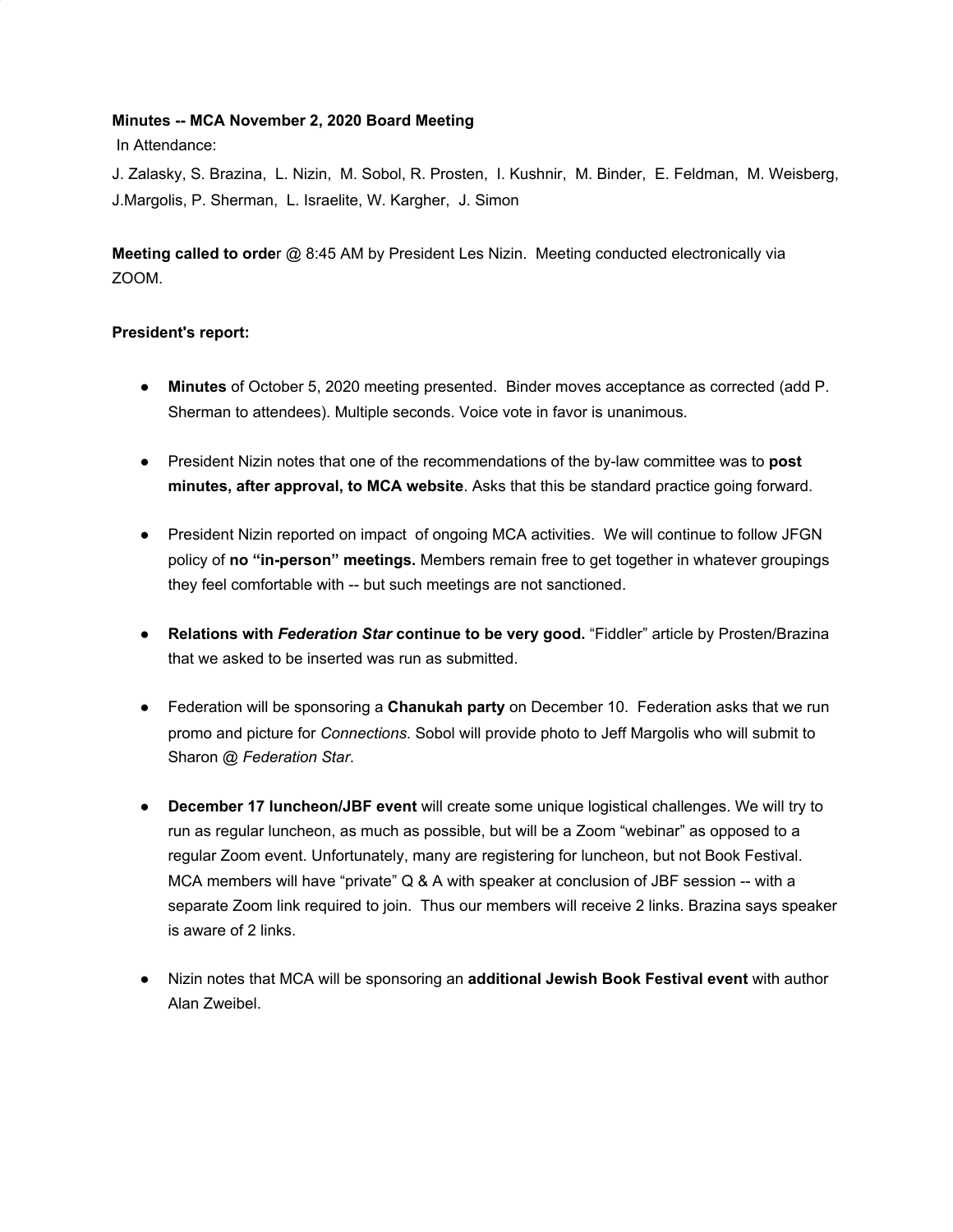- President Nizin reported on plans for the **kickoff luncheon for the 2020-2021 season.** It will be a virtual luncheon that will be a mix of "break-outs" and traditional styles . Upon "arrival" attendees will start out at randomly assigned tables and after a few minutes of "schmoozing" will be brought to a single "room" for a speaker presentation and Q&A session, preceded by an introduction of the MCA Board. Mechanical specifics are still being worked on, but Zoom coordinator will attempt to allocate Board members to all tables (perhaps as "co-hosts").
- To make the event more enticing, Morris Binder has arranged with BRIO restaurant to provide each of the first 100 attendees with a "no strings attached" coupon good for up to \$14 for flatbread at the restaurant. Discussion of how to make the use of the coupon most efficient for members and restaurant.
- **● New member breakfast.** 27 or 29 new members. 13 have already participated in some type of activity. Traditionally the breakfast is held on the 2nd Sunday in January. Discussion of many dates -- December 13 at 9AM is chosen. Larry Israelite to put in elast. Ira Kushnir agrees to coordinate.
- **● Recognition event for last year's activity coordinators.** Last April's event (planned as a BBQ event) had to be canceled because of Covid is whether we should send something tangible to last year's volunteers. WCA sent a gift card to each of their volunteers. Sobol wants to distribute notepads. Zalasky suggests something more substantive. Funds have already been allocated. Prosten supports the idea. Max Weisberg suggests sending certificates. Larry is concerned about distribution and somebody has to do the work. Prosten volunteers to do the mailing. Les moves to procure and distribute a small item in addition to notepads. Prosten seconds. Nizin withdraws motion.
- **● Membership engagement.** Les appoints membership engagement committee of Ira Kushnir, Max Weisberg, Morris Binder and Larry Israelite to pursue ideas presented by Larry last month. Ira says Larry's list also includes recruitment of non-members and engagement of current members. Les notes Glenn Perrin's importance to the membership engagement process during periods when in-person activities are involved. Committee to report back to the next (December) Board meeting.
- Les notes that his recommendation for a bylaw change has been joined by others and is now formally before the Board for action at next meeting.

#### **Report of Treasurer Feldman:**

Feldman moves acceptance of his previously distributed report. Multiple seconds. Larry Israelite suggests that in budget the income number should be based on \$54 per member, not \$44. Feldman agrees to make sure it is correct going forward.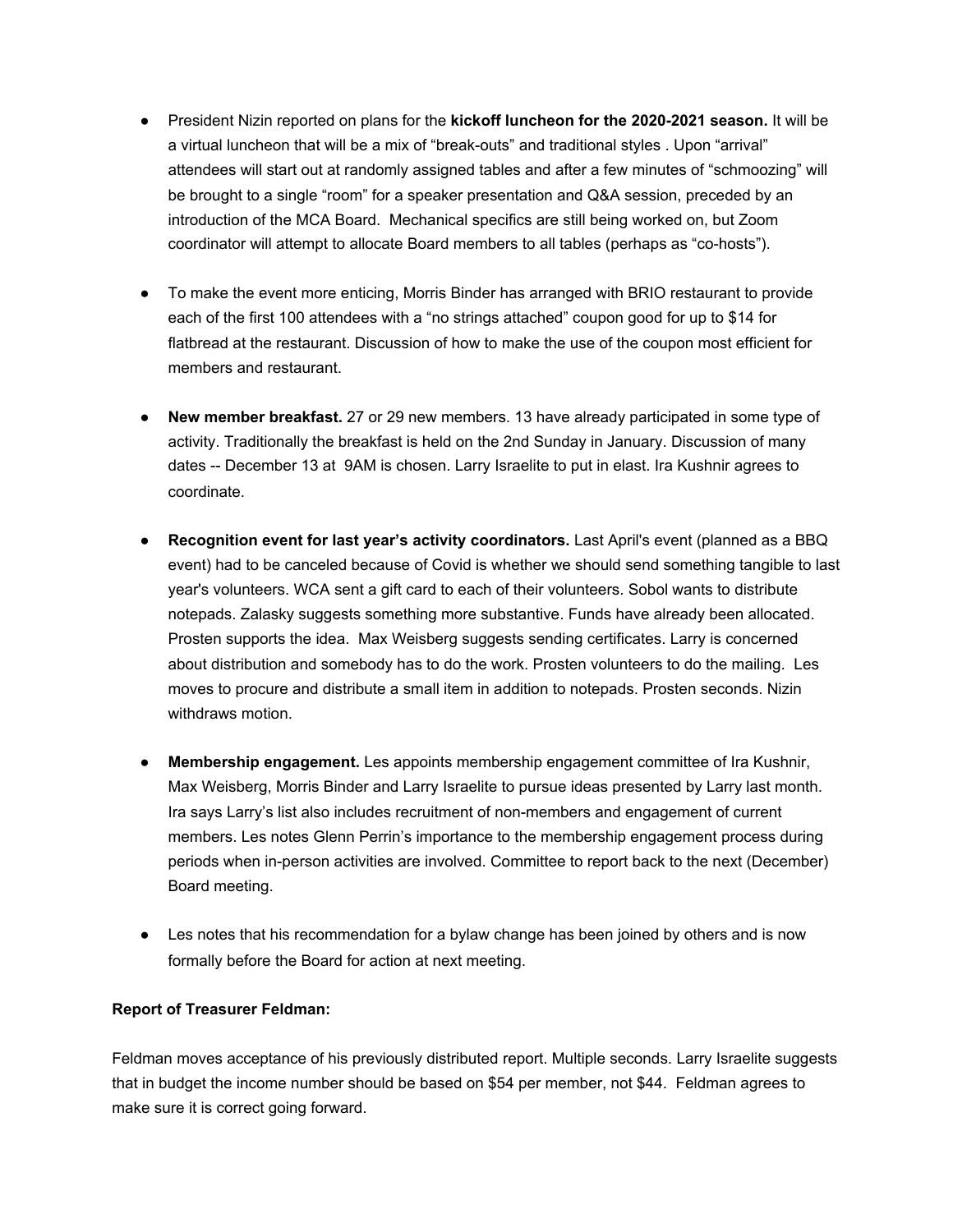#### **Report of 1st VP Zalasky**

- Nothing to report at this time.
- Sobol wonders if any **volunteers** have come forward for any MCA related chores. Jeff says there have not been any. Waiting for Larry Israelite to supply a **prospect list** (based on expressions of interest on MCA membership forms), which Jeff will follow up individually. Would also like a **compilation of "frequent Zoom event attendees**" so he can speak with them personally.

#### **Report of Mike Sobol**

- Number of **great speakers lined up**, including Collier County Sheriff, Fire Chief and Airport Director.
- Committee is doing great work, but Mike would appreciate suggestions from members of **potential speakers.**
- The **Sarge event** is moving along nicely. Ad will appear in the December issue of *Federation Star.* Michael asks that all Board members sign up for event.
- **Dinner dance** is unlikely at this point, but Michael does not want to wait until February or March to start process, so he is looking for possible outside venues for an event of some sort. Les reports Botanic Gardens will be getting back to him on possible availability.
- Thanks to Phil Sherman for coordinating **canasta event.**
- Breakfast Zoom every Thursday at 9AM. Not at Patio, but 10-12 participants every week.

#### **Report of Doc Film & Luncheon Committee Chair Brazina**

"It's all good".. We have a replacement former FBI agent for April, thanks to Phil Sherman.

#### **Report of Membership Chair Israelite**

- **● Current membership is 549 including 29 new**
- **Membership down 18%** overall -- big shortfall in new members
- **28 events in September** 543 Registrants -- mostly members --
- Over **70% of current members have participated in at least 1 event**
- Prepared visuals for above appear at end of these minutes.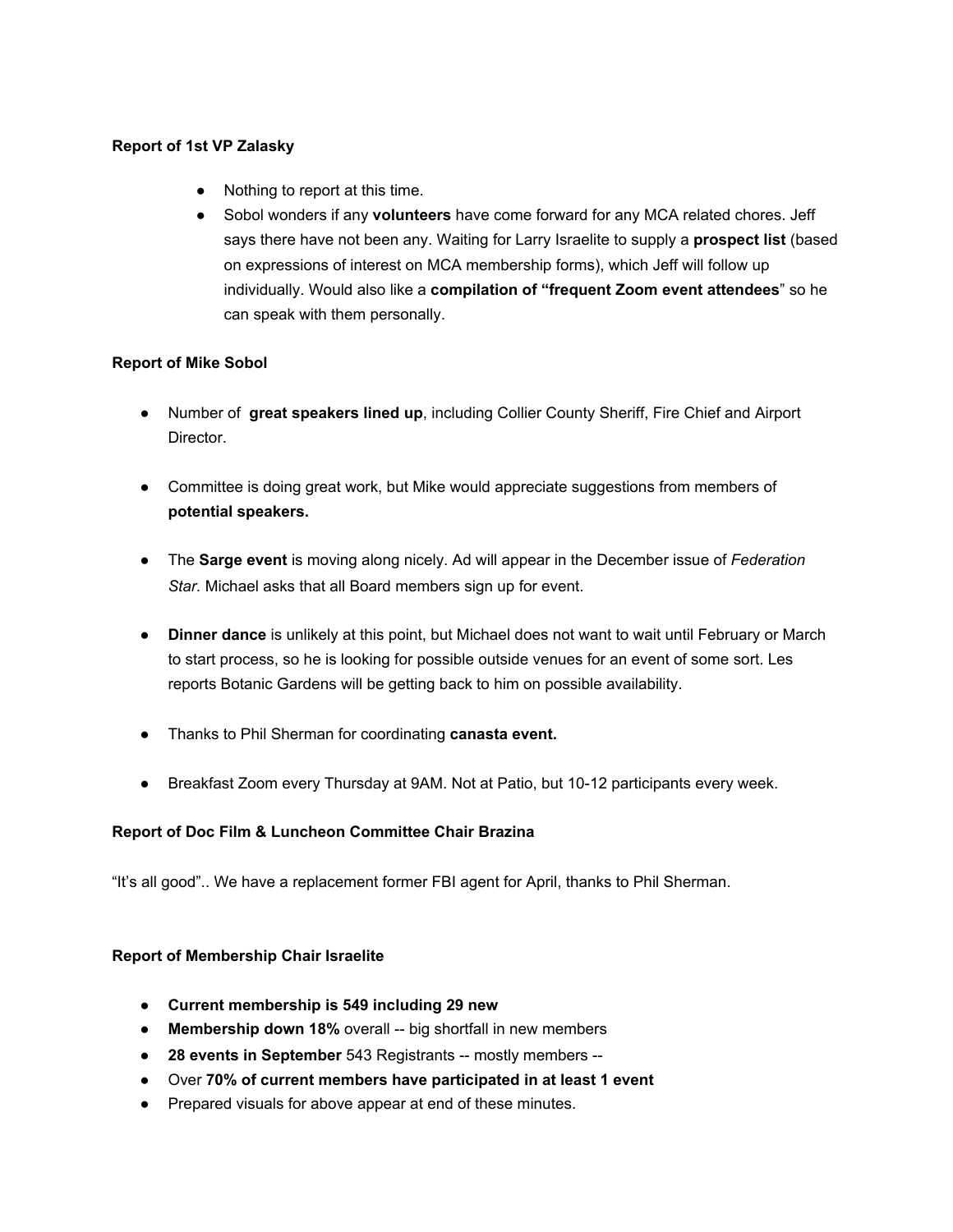- Our system is not appropriate for Zoom activities, but we attempt to make it work
- Les moves that "closed caption" be a feature of Zooms going forward -- \$40 a month (\$20 per license per month). Many seconds. Sobol asks if we can save money by using the feature on only one of our channels. Israelite says it's too complex. (Motion never voted on).
- Prosten suggests recording our major events so that members can access ones they've missed or revisit ones they enjoyed. Sobol suggests we will do so -- and have a library of interesting material. Up to host to invoke process.

#### **Report of Badge Chair Sherman --**

Nothing to report at this time.

#### **Report of Lecture Series Chair Simon --**

Nothing to report at this time.

#### **Report of Publicity Chair Margolis --**

- *Connections* article is done -- will submit, with a photo(s), to Sharon @ *Federation Star*.
- Deadline for January issue of *Federation Star* is the end of November.

#### **Report of Volunteer Coordinator Ira Kushnir**

4 new members this month. Many are interested in cycling -- but policy suggests not mentioning at this time. Les suggests steering the involved members to those that are organizing such events informally.

**Meeting adjourned at 10:13 AM Next Meeting December 7 @ 8:45 AM**

Respectfully submitted,

Richard Prosten **Secretary** 

## **Membership**

### **This Year**

- $\bullet$  549 total (+17)
- $\bullet$  29 new  $(+2)$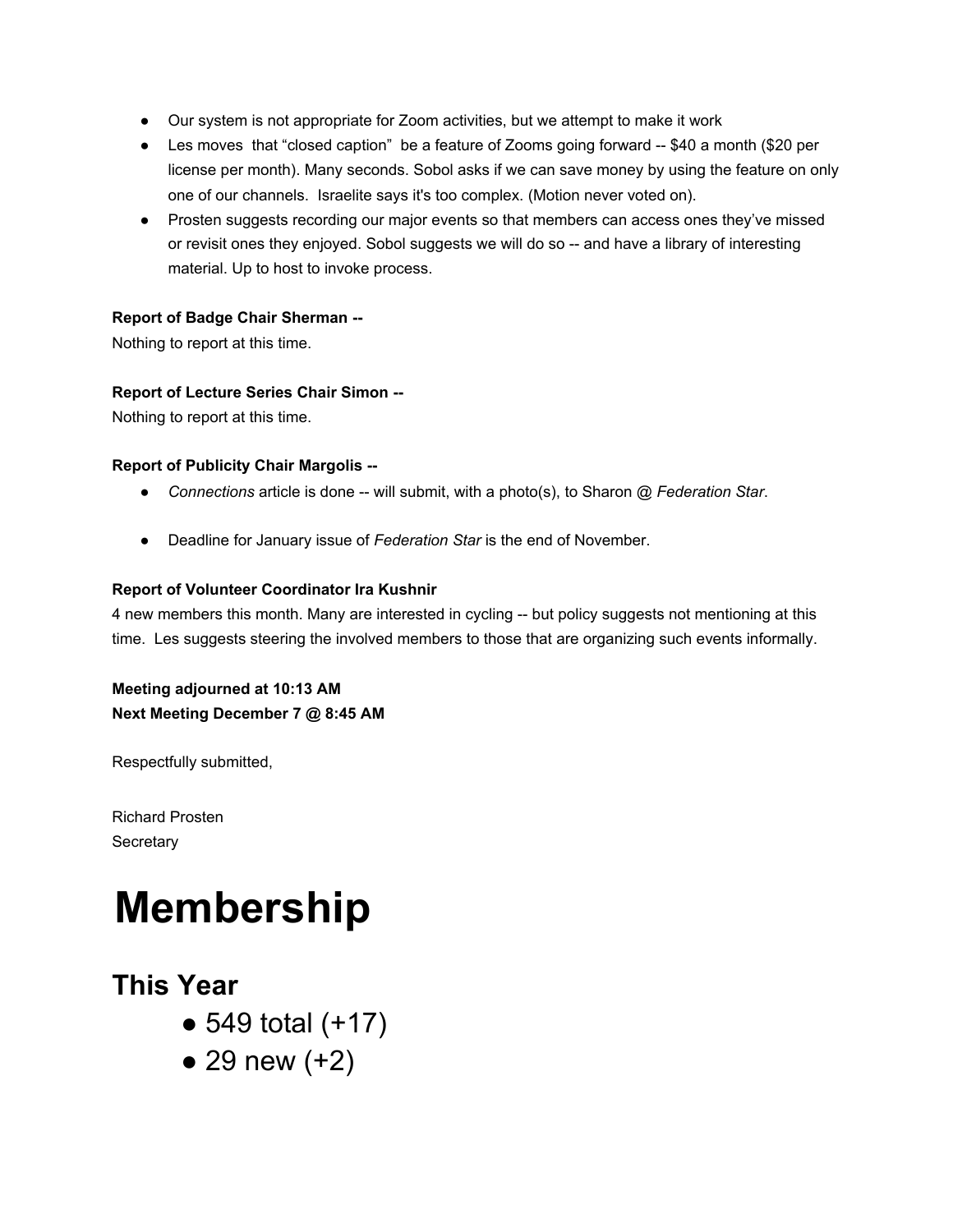**Last Year**

- $\bullet$  670 total
- $\bullet$  96 new

### **Net**

● 121 fewer member s (18%)  $• 67$ fewer new member s (70%)

# **Events**

- 28 events delivered in September
- 543 registrations (446 members current or lapsed)
- 21 events scheduled in November
- 774 registrations to date (575 members current or lapsed)

October Programs **Engagement**